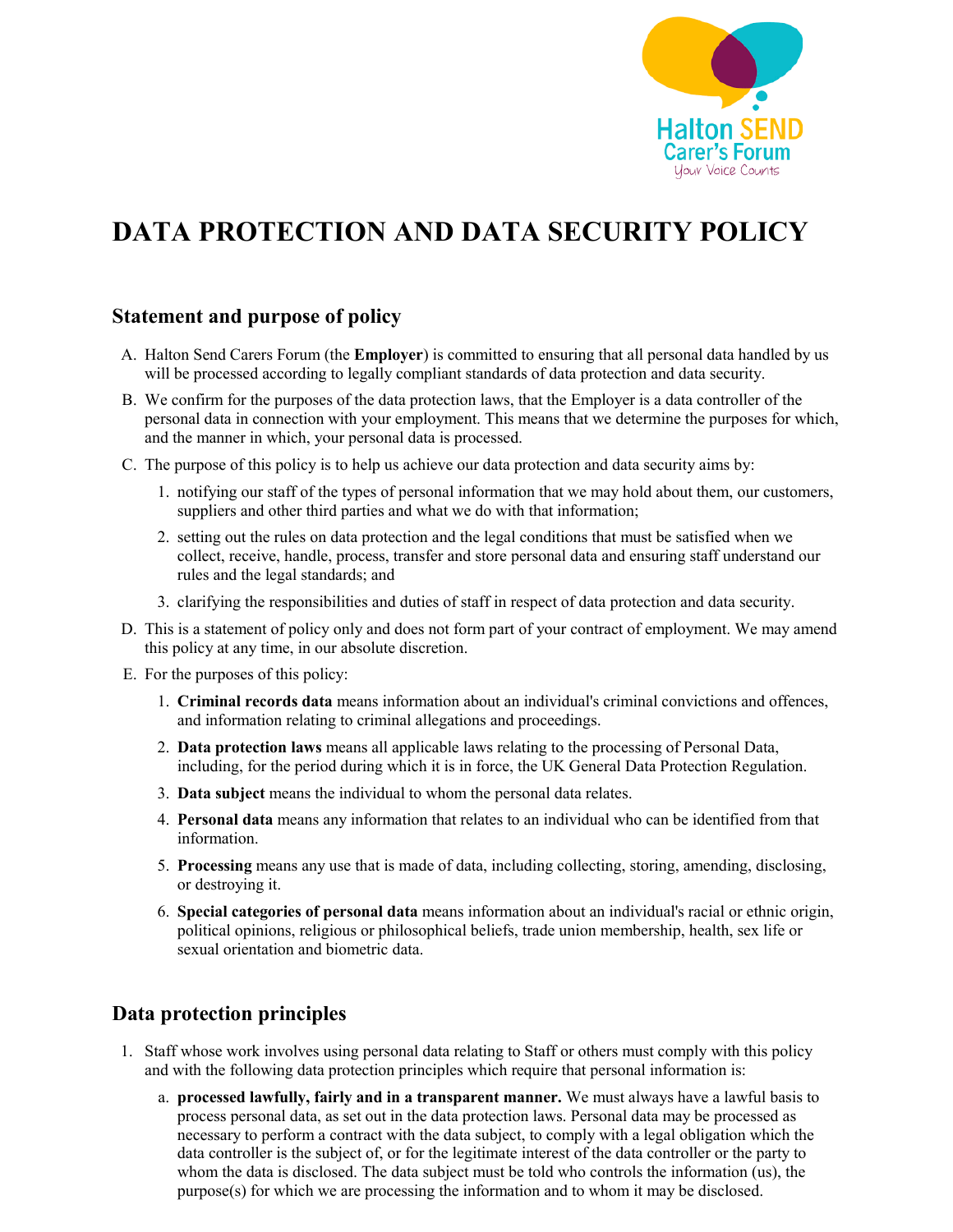

b. **collected only for specified, explicit and legitimate purposes.** Personal data must not be collected for one purpose and then used for another. If we want to change the way we use personal data, we must first tell the data subject.

**processed only where it is adequate, relevant and limited to what is necessary for the purposes of processing.** We will only collect personal data to the extent required for the specific purpose notified to the data subject.

- c. **accurate and the Employer takes all reasonable steps to ensure that information that is inaccurate is rectified or deleted without delay.** Checks to personal data will be made when collected and regular checks must be made afterwards. We will make reasonable efforts to rectify or erase inaccurate information.
- d. **kept only for the period necessary for processing.** Information will not be kept longer than it is needed and we will take all reasonable steps to delete information when we no longer need it. For guidance on how long particular information should be kept, contact the Lynne Hall, or request a copy of our Data retention policy.
- e. **secure, and appropriate measures are adopted by the Employer to ensure as such.**

## **Who is responsible for data protection and data security?**

- 2. Maintaining appropriate standards of data protection and data security is a collective task shared between us and you. This policy and the rules contained in it apply to all staff of the Employer, irrespective of seniority, tenure and working hours, including all employees, directors and officers, consultants and contractors, casual or agency staff, trainees, homeworkers and fixed-term staff and any volunteers (**Staff**).
- 3. Questions about this policy, or requests for further information, should be directed to the Lynne Hall.
- 4. All Staff have personal responsibility to ensure compliance with this policy, to handle all personal data consistently with the principles set out here and to ensure that measures are taken to protect the data security. Managers have special responsibility for leading by example and monitoring and enforcing compliance. The Lynne Hall must be notified if this policy has not been followed, or if it is suspected this policy has not been followed, as soon as reasonably practicable.
- 5. Any breach of this policy will be taken seriously and may result in disciplinary action up to and including dismissal. Significant or deliberate breaches, such as accessing Staff or customer personal data without authorisation or a legitimate reason to do so, may constitute gross misconduct and could lead to dismissal without notice.

## **What personal data and activities are covered by this policy?**

- 6. This policy covers personal data:
	- a. which relates to a natural living individual who can be identified either from that information in isolation or by reading it together with other information we possess;
	- b. is stored electronically or on paper in a filing system;
	- c. in the form of statements of opinion as well as facts;
	- d. which relates to Staff (present, past or future) or to any other individual whose personal data we handle or control;
	- e. which we obtain, is provided to us, which we hold or store, organise, disclose or transfer, amend, retrieve, use, handle, process, transport or destroy.
- 7. This personal data is subject to the legal safeguards set out in the data protection laws.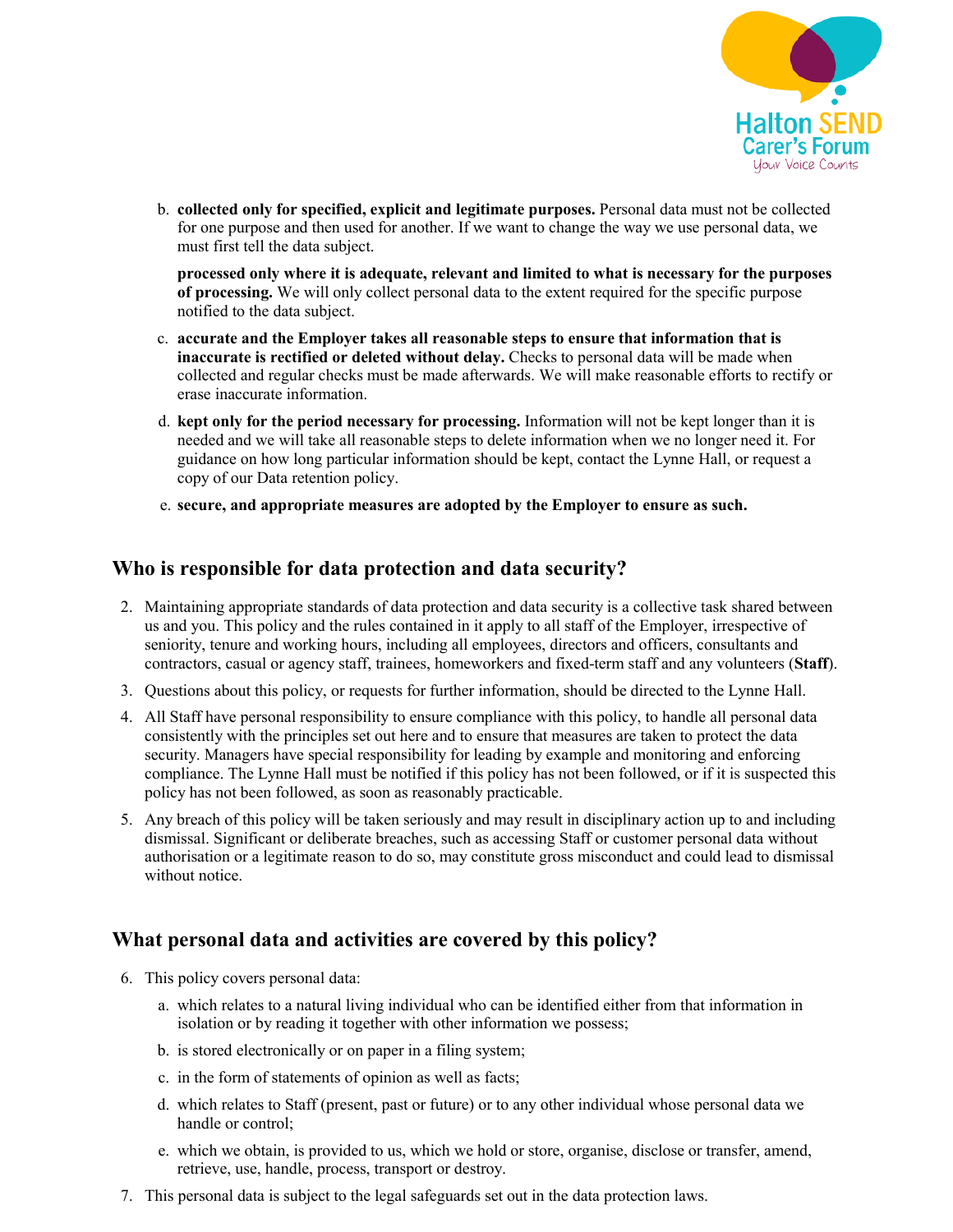

## **What personal data do we process about Staff?**

- 8. We collect personal data about you which:
	- a. you provide or we gather before or during your employment or engagement with us;
	- b. is provided by third parties, such as references or information from suppliers or another party that we do business with; or
	- c. is in the public domain.
- 9. The types of personal data that we may collect, store and use about you include records relating to your:
	- a. home address,contact details and contact details for your next of kin;
	- b. recruitment (including your application form or curriculum vitae, references received and details of your qualifications);
	- c. pay records, national insurance number and details of taxes and any employment benefits such as pension and health insurance (including details of any claims made);
	- d. telephone, email, internet, fax or instant messenger use;
	- e. Members Details;
	- f. performance and any disciplinary matters, grievances, complaints or concerns in which you are involved.

#### **Sensitive personal data**

- 10. We may from time to time need to process sensitive personal information (sometimes referred to as 'special categories of personal data').
- 11. We will only process sensitive personal information if:
	- a. we have a lawful basis for doing so, eg it is necessary for the performance of the employment contract; and
	- b. one of the following special conditions for processing personal information applies:
		- i. the data subject has given explicit consent.
		- ii. the processing is necessary for the purposes of exercising the employment law rights or obligations of the Company or the data subject.
		- iii. the processing is necessary to protect the data subject's vital interests, and the data subject is physically incapable of giving consent.
		- iv. processing relates to personal data which are manifestly made public by the data subject.
		- v. the processing is necessary for the establishment, exercise, or defence or legal claims; or
		- vi. the processing is necessary for reasons of substantial public interest.
- 12. Before processing any sensitive personal information, Staff must notify the Lynne Hall of the proposed processing, in order for the Lynne Hall to assess whether the processing complies with the criteria noted above.
- 13. Sensitive personal information will not be processed until the assessment above has taken place and the individual has been properly informed of the nature of the processing, the purposes for which it is being carried out and the legal basis for it.
- 14. Our privacy notice sets out the type of sensitive personal information that we process, what it is used for and the lawful basis for the processing.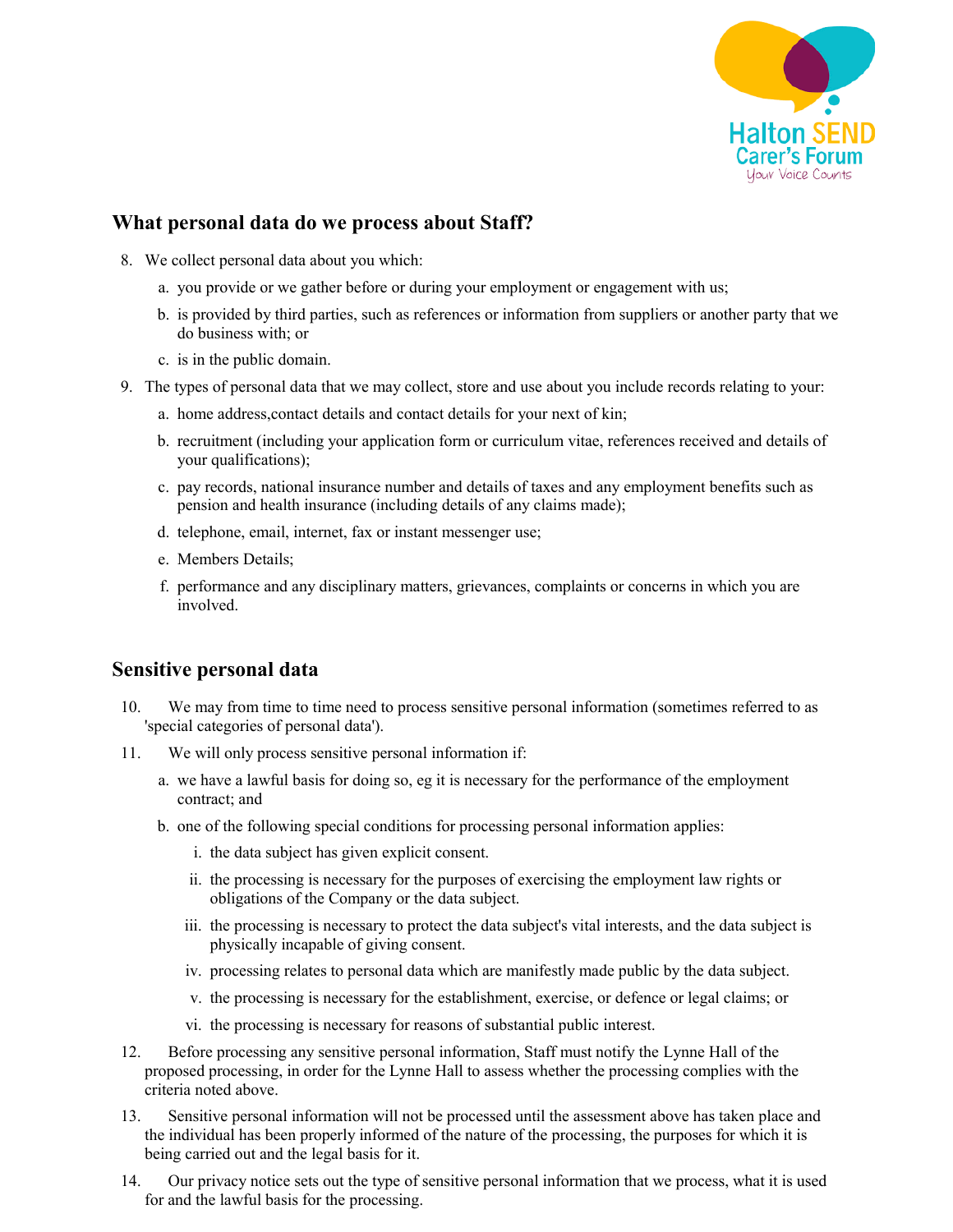

# **Criminal records information**

15. Criminal records information will be processed in accordance with out Criminal Records Information Policy.

#### **How we use your personal data**

- 16. We will tell you the reasons for processing your personal data, how we use such information and the legal basis for processing in our privacy notice. We will not process Staff personal information for any other reason.
- 17. In general we will use information to carry out our business, to administer your employment or engagement and to deal with any problems or concerns you may have, including, but not limited to:
	- a. **Staff Address Lists:** to compile and circulate lists of home address and contact details, to contact you outside working hours.
	- b. **Sickness records:** to maintain a record of your sickness absence and copies of any doctor's notes or other documents supplied to us in connection with your health, to inform your colleagues and others that you are absent through sickness, as reasonably necessary to manage your absence, to deal with unacceptably high or suspicious sickness absence, to inform reviewers for appraisal purposes of your sickness absence level, to publish internally aggregated, anonymous details of sickness absence levels.
	- c. **Monitoring IT systems:** to monitor your use of e-mails, internet, telephone and fax, computer or other communications or IT resources.
	- d. **Disciplinary, grievance or legal matters:** in connection with any disciplinary, grievance, legal, regulatory or compliance matters or proceedings that may involve you.
	- e. **Performance Reviews:** to carry out performance reviews.
	- f. **Equal Opportunities Monitoring:** to conduct monitoring for equal opportunities purposes and to publish anonymised, aggregated information about the breakdown of the Employer's workforce.
	- g. We may also use your personal data to .

## **Accuracy and relevance**

- 18. We will:
	- a. ensure that any personal data processed is up to date, accurate, adequate, relevant and not excessive, given the purpose for which it was collected.
	- b. not process personal data obtained for one purpose for any other purpose, unless you agree to this or reasonably expect this.
- 19. If you consider that any information held about you is inaccurate or out of date, then you should tell the Lynne Hall. If they agree that the information is inaccurate or out of date, then they will correct it promptly. If they do not agree with the correction, then they will note your comments.**Storage and retention**
- 20. Personal data (and sensitive personal information) will be kept securely in accordance with our Information Security Policy.
- 21. The periods for which we hold personal data are contained in our privacy notices.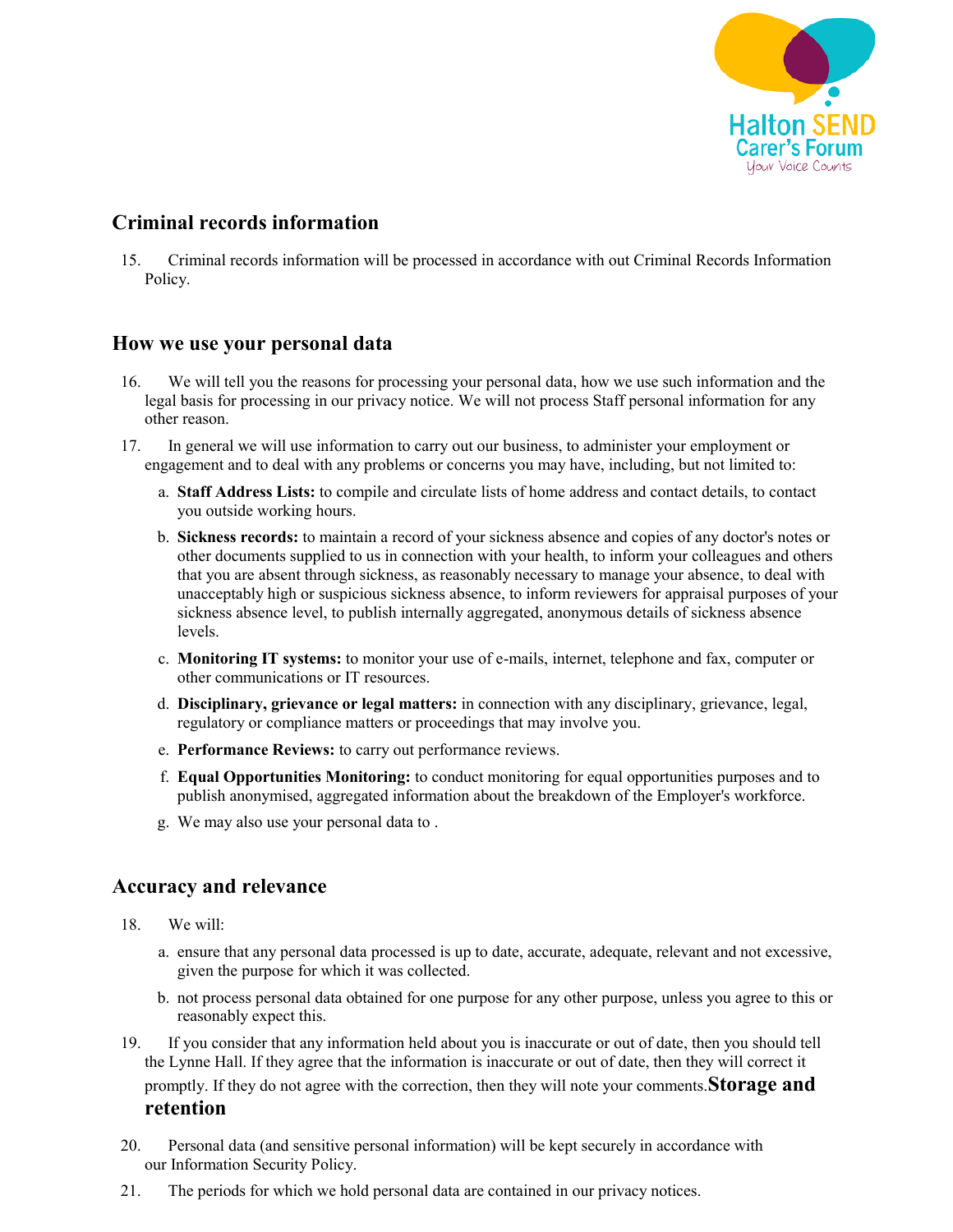

# **Individual rights**

- 22. You have the following rights in relation to your personal data.
- 23. Subject access requests:
	- a. You have the right to make a subject access request. If you make a subject access request, we will tell you:
		- i. whether or not your personal data is processed and if so why, the categories of personal data concerned and the source of the data if it is not collected from you;
		- ii. to whom your personal data is or may be disclosed, including to recipients outside of the UK or European Economic Area (EEA) and the safeguards that apply to such transfers;
		- iii. for how long your personal data is stored (or how that period is decided);
		- iv. your rights of rectification or erasure of data, or to restrict or object to processing;
		- v. your right to right to complain to the Information Commissioner if you think we have failed to comply with your data protection rights; and
		- vi. whether or not we carry out automated decision-making and the logic involved in any such decision making.
	- b. We will provide you with a copy of the personal data undergoing processing. This will normally be in electronic form if you have made a request electronically, unless you agree otherwise.
	- c. To make a subject access request, contact us at info@haltoncarersforum@gmail.com.
	- d. We may need to ask for proof of identification before your request can be processed. We will let you know if we need to verify your identity and the documents we require.
	- e. We will normally respond to your request within 28 days from the date your request is received. In some cases, eg where there is a large amount of personal data being processed, we may respond within 3 months of the date your request is received. We will write to you within 28 days of receiving your original request if this is the case.
	- f. If your request is manifestly unfounded or excessive, we are not obliged to comply with it.
- 24. Other rights:
	- a. You have a number of other rights in relation to your personal data. You can require us to:
		- i. rectify inaccurate data;
		- ii. stop processing or erase data that is no longer necessary for the purposes of processing;
		- iii. stop processing or erase data if your interests override our legitimate grounds for processing the data (where we rely on our legitimate interests as a reason for processing data);
		- iv. stop processing data for a period if data is inaccurate or if there is a dispute about whether or not your interests override the Employer's legitimate grounds for processing the data.
	- b. To request that we take any of these steps, please send the request to info@haltoncarersforum@gmail.com.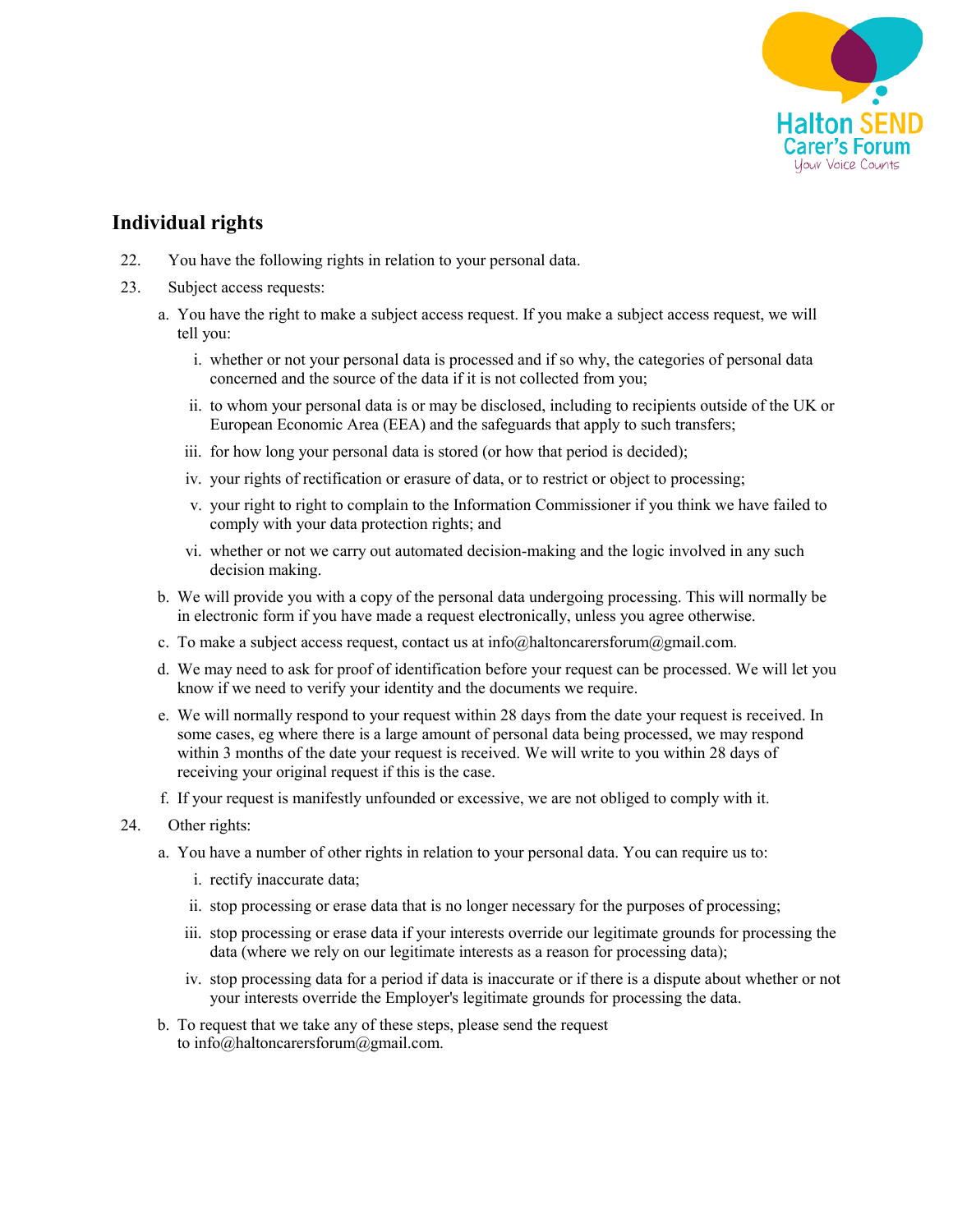

# **Data security**

- 25. We will use appropriate technical and organisational measures to keep personal data secure, and in particular to protect against unauthorised or unlawful processing and against accidental loss, destruction or damage.
- 26. Maintaining data security means making sure that:
	- a. only people who are authorised to use the information can access it;
	- b. where possible, personal data is pseudonymised or encrypted;
	- c. information is accurate and suitable for the purpose for which it is processed; and
	- d. authorised persons can access information if they need it for authorised purposes.
- 27. By law, we must use procedures and technology to secure personal information throughout the period that we hold or control it, from obtaining to destroying the information.
- 28. Personal information must not be transferred to any person to process (eg while performing services for us on or our behalf), unless that person has either agreed to comply with our data security procedures or we are satisfied that other adequate measures exist.
- 29. Security procedures include:
	- a. Any desk or cupboard containing confidential information must be kept locked.
	- b. Computers should be locked with a strong password that is changed regularly or shut down when they are left unattended and discretion should be used when viewing personal information on a monitor to ensure that it is not visible to others.
	- c. Data stored on CDs or memory sticks must be encrypted or password protected and locked away securely when they are not being used.
	- d. The Lynne Hall must approve of any cloud used to store data.
	- e. Data should never be saved directly to mobile devices such as laptops, tablets or smartphones.
	- f. All servers containing sensitive personal data must be approved and protected by security software.
	- g. Servers containing personal data must be kept in a secure location, away from general office space.
	- h. Data should be regularly backed up in line with the Employer's back-up procedure.
- 30. Telephone Precautions. Particular care must be taken by Staff who deal with telephone enquiries to avoid inappropriate disclosures. In particular:
	- a. the identity of any telephone caller must be verified before any personal information is disclosed;
	- b. if the caller's identity cannot be verified satisfactorily then they should be asked to put their query in writing;
	- c. do not allow callers to bully you into disclosing information. In case of any problems or uncertainty, contact the Lynne Hall.
- 31. Methods of disposal. Copies of personal information, whether on paper or on any physical storage device, must be physically destroyed when they are no longer needed. Paper documents should be shredded and CDs or memory sticks or similar must be rendered permanently unreadable.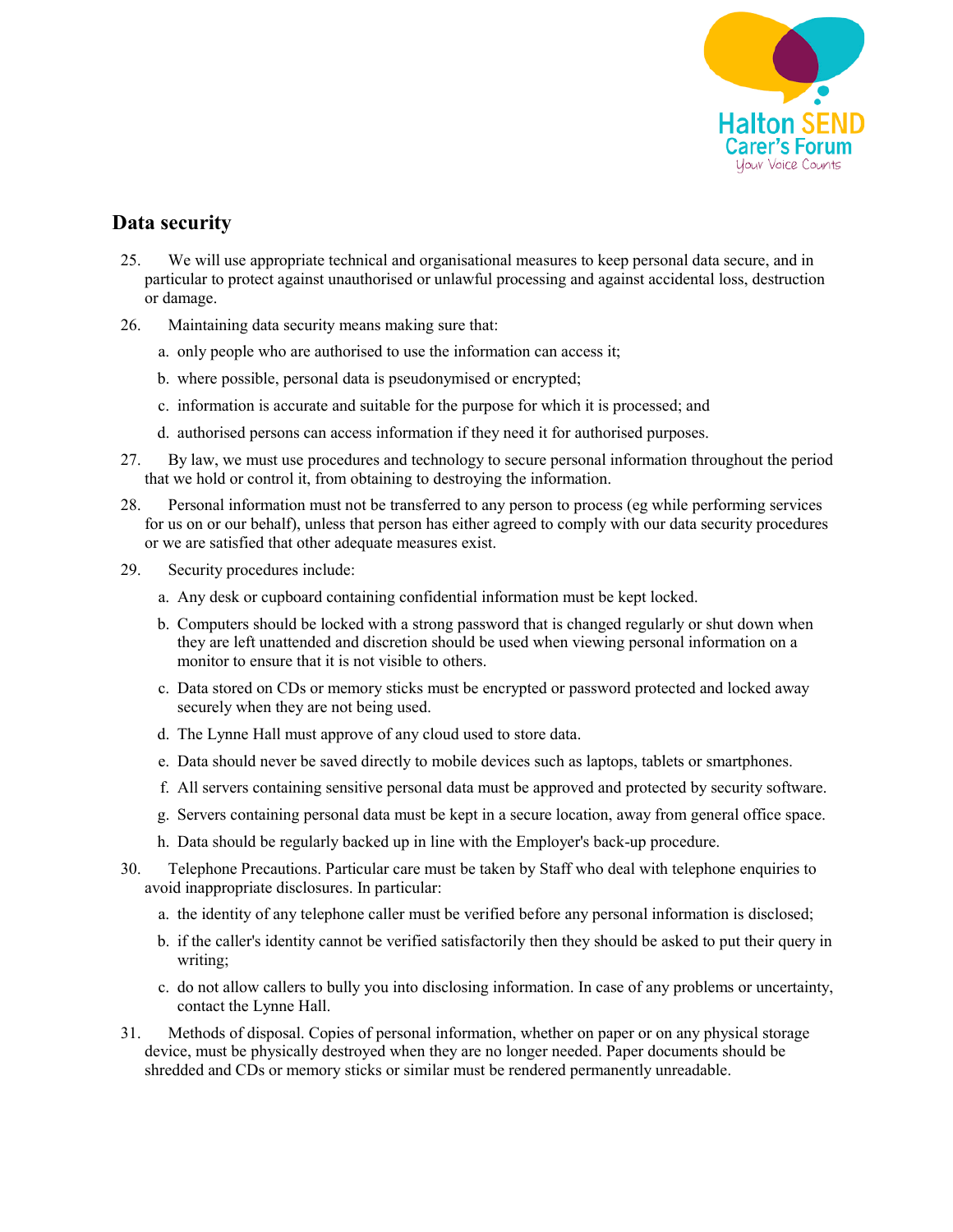

#### **Data impact assessments**

- 32. Some of the processing that the Employer carries out may result in risks to privacy.
- 33. Where processing would result in a high risk to Staff rights and freedoms, the Employer will carry out a data protection impact assessment to determine the necessity and proportionality of processing. This will include considering the purposes for which the the activity is carried out, the risks for individuals and the measures that can be put in place to mitigate those risks.

## **Data breaches**

- 34. If we discover that there has been a breach of Staff personal data that poses a risk to the rights and freedoms of individuals, we will report it to the Information Commissioner within 72 hours of discovery.
- 35. We will record all data breaches regardless of their effect in accordance with our Breach response policy.
- 36. If the breach is likely to result in a high risk to your rights and freedoms, we will tell affected individuals that there has been a breach and provide them with more information about its likely consequences and the mitigation measures it has taken.

## **International data transfers**

- 37. In the course of carrying out our business, we may need to transfer your personal information to a country outside the UK or European Economic Area (EEA) including to any group company or to another person with whom we have a business relationship.
- 38. Your personal data will only be transferred to a country outside of the UK or EEA if there are adequate protections in place. To ensure that your personal data receives an adequate level of protection, we have put in place appropriate procedures with the third parties we share your personal data with to ensure your personal data is treated by those third parties in a way that is consistent with and which respects the law on data protection.
- 39. If you wish to know more about international transfers of your personal data, you may contact the Lynne Hall.

# **Individual responsibilities**

- 40. Staff are responsible for helping the Employer keep their personal data up to date.
- 41. Staff should let the Employer know if personal data provided to the Employer changes, eg if you move house or change your bank details.
- 42. You may have access to the personal data of other Staff members and of our customers in the course of your employment. Where this is the case, the Employer relies on Staff members to help meet its data protection obligations to Staff and to customers.
- 43. Individuals who have access to personal data are required:
	- a. to access only personal data that they have authority to access and only for authorised purposes;
	- b. not to disclose personal data except to individuals (whether inside or outside of the Employer) who have appropriate authorisation:
	- c.